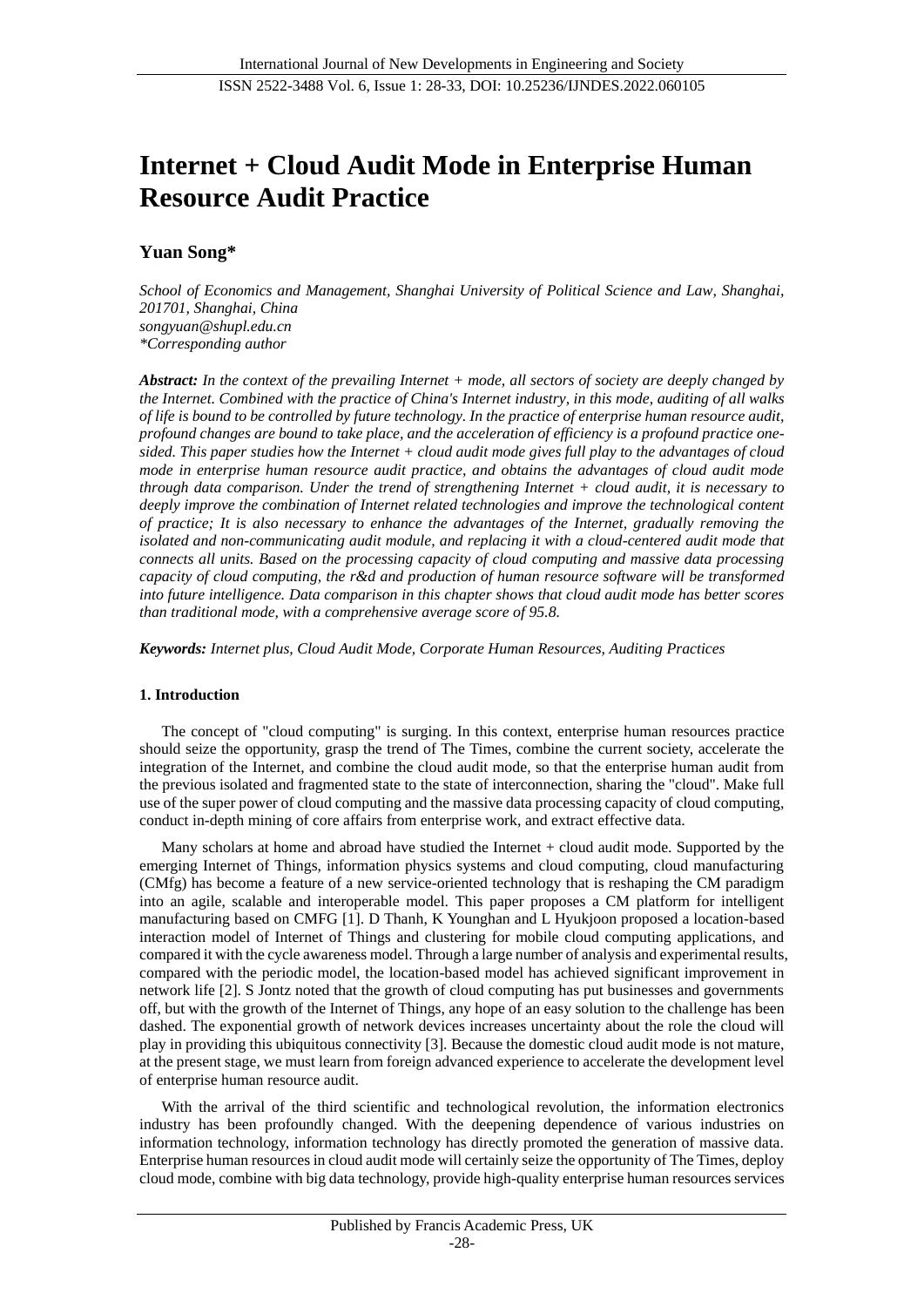for today's social and economic development. Under the background of cloud mode, the practice of enterprise human resource audit still needs to be done. First, give full play to the advantages of cloud mode and share enterprise human resources comprehensively; Second, deeply explore the value of enterprise human resource audit practice under cloud audit mode; Third, focus on advantages, promote the Internet + model, and further improve human efficiency to build a platform.

# **2. Research on the Practice of Internet + Cloud Audit Mode in Enterprise Human Resource Audit**

# *2.1 Internet + Cloud Audit Mode*

# *2.1.1 Climate Cloud Surge Big Data*

The concept of cloud computing was first put forward by the CEO of Google in the search engine conference in the early 21st century. It placed data processing in the cloud to provide high-quality services for the public. The following year, "cloud computing" began to be implemented in universities in the United States, and then entered the Asian market. "Cloud computing" is an innovative product of The Times, and its billing model is based on the amount of usage. Under this model, it provides low-cost and high-quality network services [4].

# *2.1.2 Cloud Audit*

"Computer audit" has been an industry definition abroad since the middle of the 20th century. Foreign experts and institutions continue to develop basic theories from electronic data audit, information technology audit, to continuous audit. The idea of "cloud auditing" has been put forward over the years, with Cisco, for example, throwing out auditing standards from the security side. In practice, foreign companies have developed computer software based on this theory, such as ACL and Teamate. Although a number of companies have implemented computer software platforms based on this, it has not been fully defined.

# *2.1.3 Development of Cloud audit in China*

China's computer audit lags behind the foreign level of the same period, audit internal laws and regulations are also lacking, audit development level is not balanced. Cloud auditing is not yet fully unified, and there is no concept of a cloud pattern at all. At that time, cloud audit work model, rules and so on were completely outdated. In recent years, China has made good achievements on the road of informatization construction, which paves the way for China's cloud audit mode to embark on the highspeed channel of informatization. Since then, China cloud audit has accelerated the pace of development. In China, some medium and large enterprises with high information level began to develop cobit-based architecture to further carry out audit work.

## *2.2 Cloud Audit Mode*

With the continuous development of mobile signals, cloud audit traffic includes order information received and forwarded, Internet voice, pictures, text and so on, which is far beyond imagination. It can be seen that cloud audit mode has gradually become a part of the audit community. With the increasing amount of data in enterprises, the Internet, data usage is getting bigger and bigger. The promotion of big data technology is squeezing the time of traditional manual audit. The cloud audit platform is used for cloud storage and collaboration to achieve data sharing and reduce audit barriers.

# *2.2.1 Cloud Audit Theory*

Computer audit is based on advanced audit ideas, risk control matrix, information audit practice, and the establishment of audit information system, so as to provide guarantee for the realization of audit. The audit structure is shown in Figure 1.

Based on the characteristics of audit practice, the system architecture and model of internal audit information are constructed. Through the integration of audit objectives, the construction of information audit system, the establishment of audit management system and management platform. Cloud computing with high concurrency, high availability, virtual storage, distributed, and constant monitoring should be auditing the normal work. At present, the mainstream cloud platform in the international scope is composed of client, application layer, service layer, infrastructure and interface layer. Through distributed operation mode, high-speed and effective implementation of computing capacity [5-6].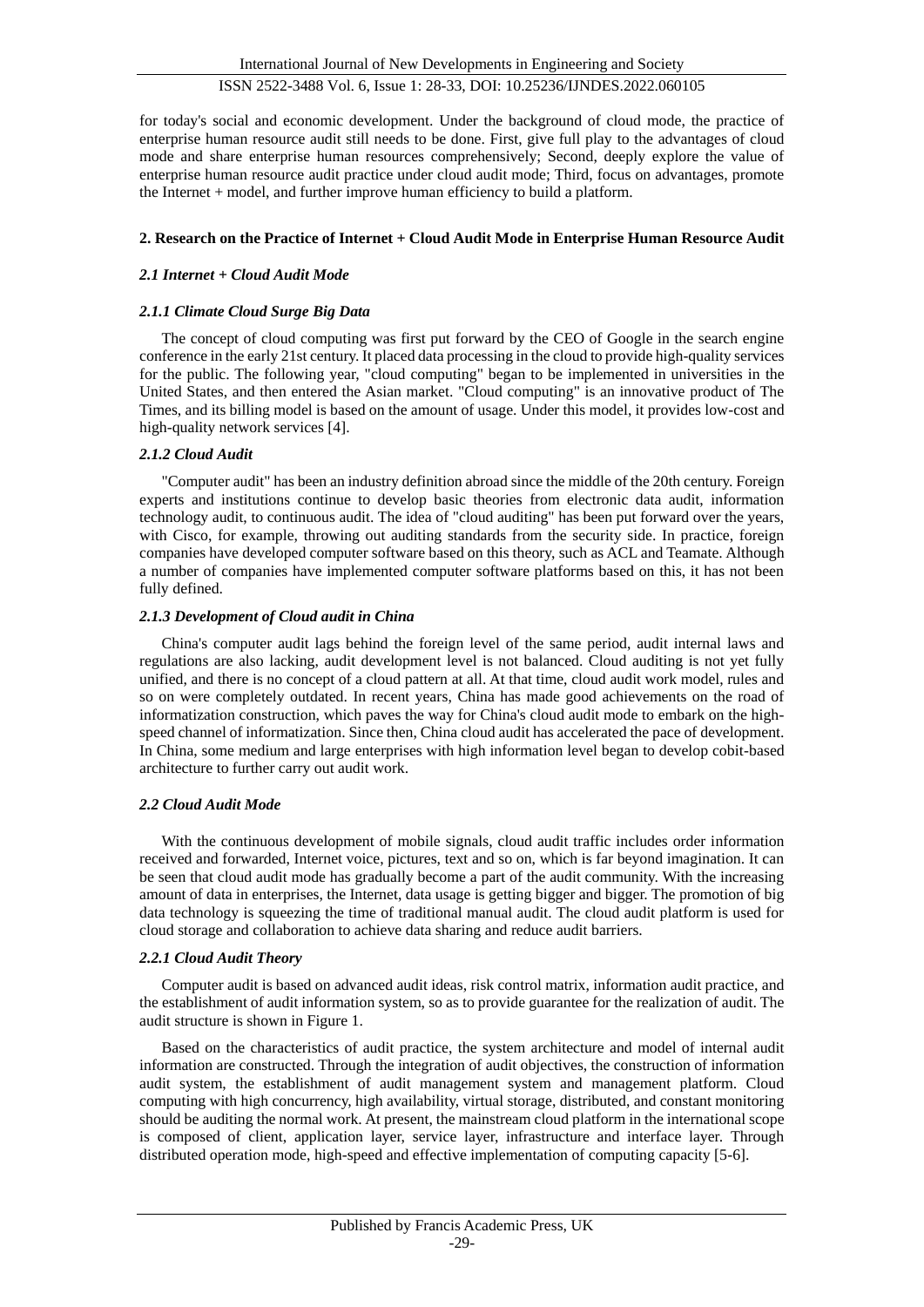

*Figure 1: Computer audit structure diagram*

# *2.3 System Functional Architecture*

The cloud audit platform is composed of client, application layer, service layer, infrastructure and interface layer. The system architecture diagram is shown in Figure 2.



*Figure 2: Cloud audit Architecture hierarchy diagram*

# *2.3.1 The client*

This section describes how to manage permissions and access permissions of the cloud audit platform. Client a program that manages client requests and, corresponding to the server, provides local services to the client. Except for some applications that run only locally, they are usually installed on a normal client and run in conjunction with the server. After the development of the Internet, the more common users include the web browser for the World Wide Web, the E-mail client for receiving and sending Email, and the client software for instant messaging. For this kind of application program, the network needs to have the corresponding server and service program to provide the corresponding service, such as database service, E-mail service and so on, so in the client and server side, need to establish the specific communication connection, to ensure the normal operation of the application program.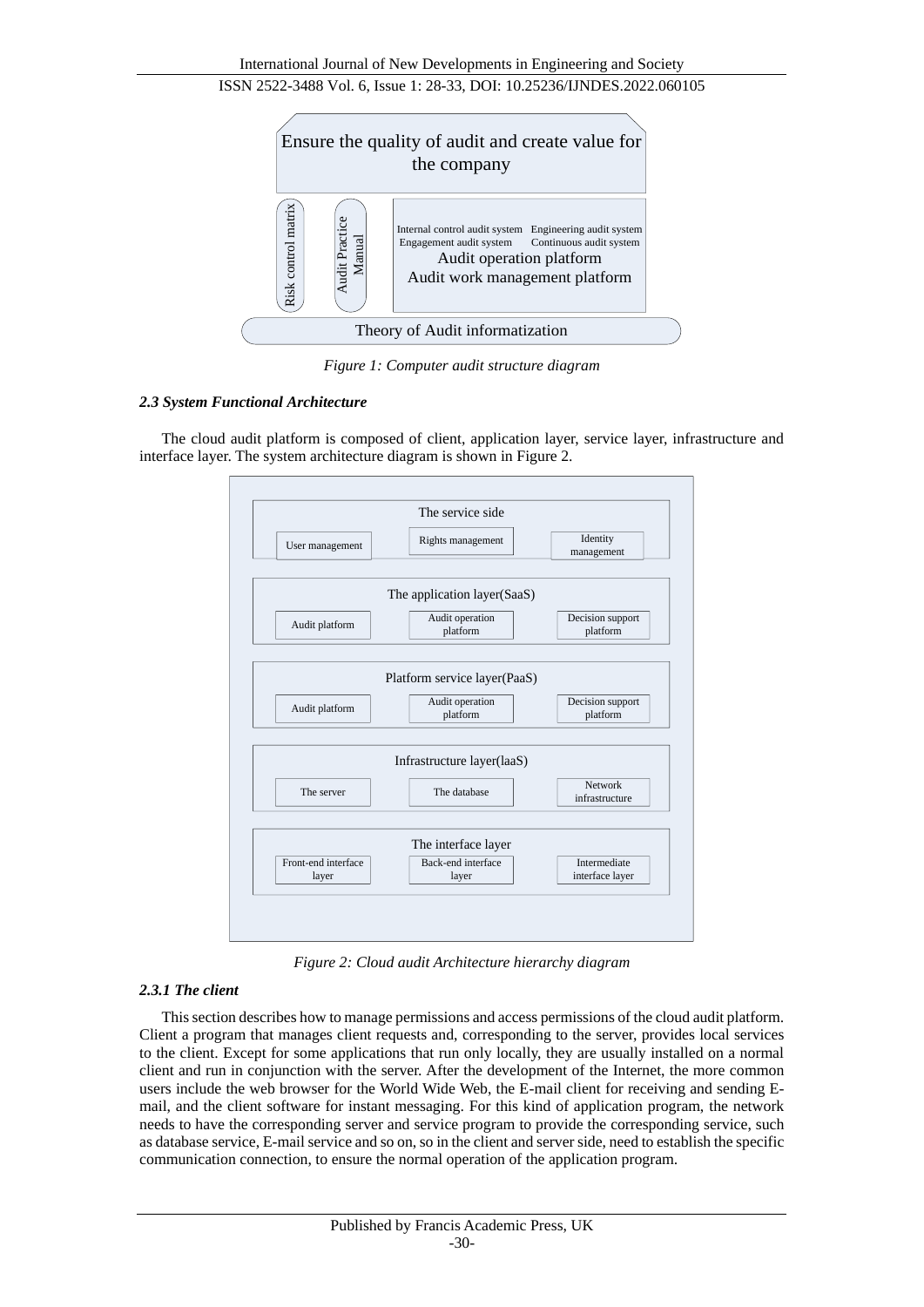#### *2.3.2 Platform Application Layer*

The application layer interfaces directly with application programs and provides common network application services. The application layer also makes requests to the presentation layer. The application layer is the highest level of an open system and provides services directly to application processes. Its function is to complete a series of services required for business processing while realizing the mutual communication of multiple system application processes. Its service elements are divided into two types: public application service element CASE and specific application service element SASE.

### *2.3.3 Platform Service Layer*

In computer and telecommunications systems, the service layer is used to help assign tasks. The service layer has to be lower because it is there to assist, not to perform tasks without instructions. When this layer receives a task, it gets in touch with the layer, completes the task and tells them what program or function to turn on or off. This layer usually has no function of its own other than communication. It can be difficult for the upper layer, so having this layer communicate takes some of the computational pressure off. When using the service layer, it cannot be used as the top layer to receive user instructions. This is because this layer does not understand how to interpret instructions, nor does it know how to complete them. It has to be at another level to work properly. One approach is to think of this layer as an assistant, good at getting things done and organizing workers, but bad at making decisions without direct direction from management. After the upper layer is instructed, it delegates it to the service layer below it.

#### *2.3.4 Infrastructure Layer*

Data infrastructure is an evolution of traditional IT infrastructure. IT is a data center IT infrastructure designed and constructed with the goal of fully mining the value of data and deeply integrating computing, storage, network and software resources centering on data. Data infrastructure access, storage, computing, management and data to five areas, through gathering the data, provide "mining deposit - calculate - tube - use" full lifecycle support ability, build a comprehensive data security system, build an open data of the ecological environment, make the data ", flow under any more, with good, transform data resources for data assets, Maximize data value.

#### *2.3.5 Interface layer*

It is not actually part of the Internet protocol suite, but is a way for packets to travel from the network layer of one device to that of another. This process can be controlled in the software driver of the network card, in the firmware or in a dedicated chip. This completes some data link functions such as adding headers ready to send, and actually sending over physical media. On the other end, the link layer will complete the data frame reception, remove the header and transmit the received packet to the network layer, as shown in Figure 2 [7-8].

## **3. Explore the Effect of Internet + Cloud Audit Mode in Enterprise Human Resource Audit Practice**

#### *3.1 Research Methods*

This paper adopts functional analysis method to study the practical effect of Internet + cloud audit mode on enterprise human resource audit in view of the specific functions of cloud audit mode [9-10].

#### *3.2 Function Demonstration*

This paper mainly uses system function test to conduct automatic system test on typical problems of cloud audit mode system and collect audit practice effect data.

## *3.3 Formula Involved*

SPSS 22.0 software was used for statistical analysis and F distribution test. The f distribution formula used in this paper is as follows, where X obeys f (m,n):

$$
E(X) = \frac{n}{n-2} \tag{1}
$$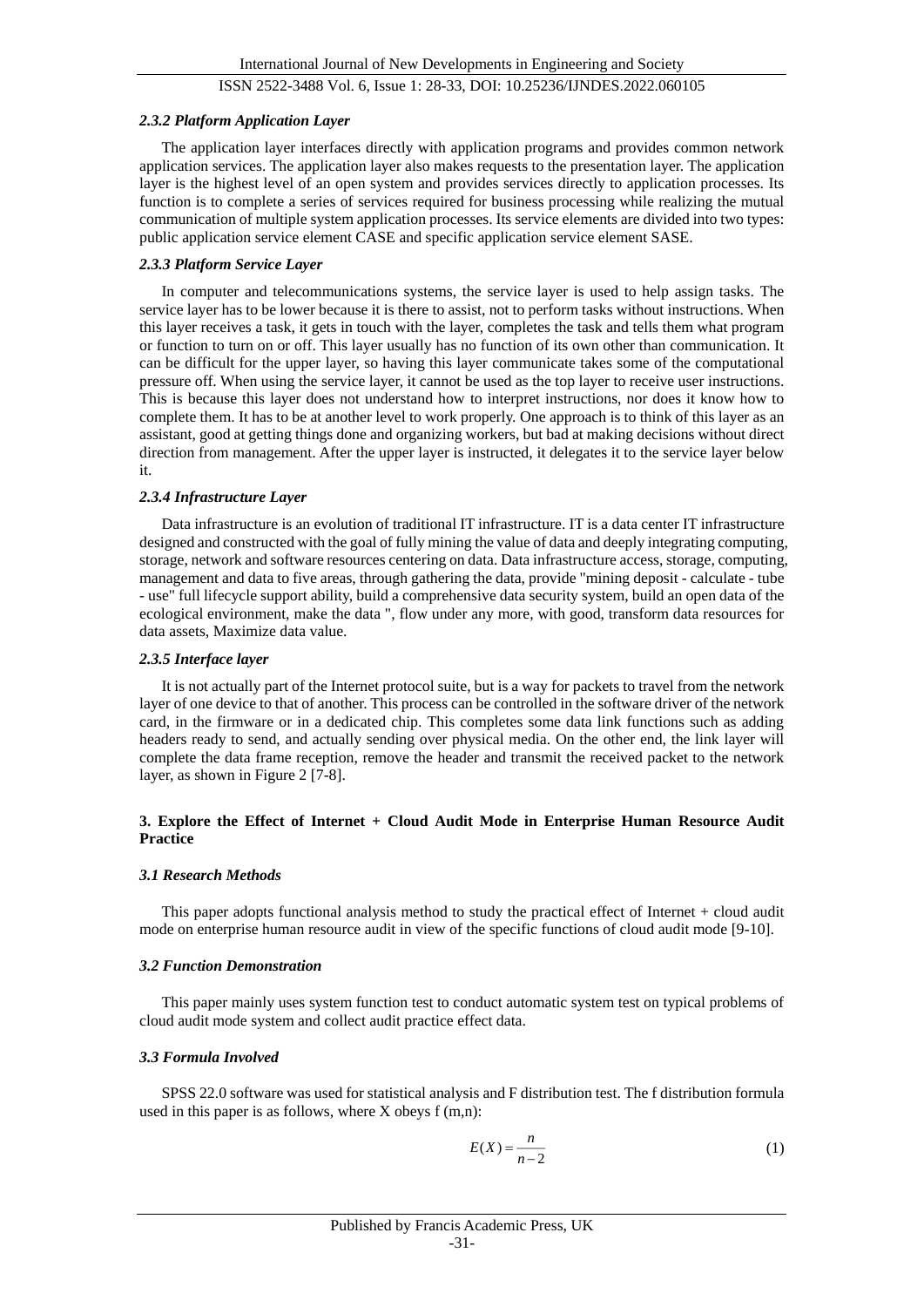$$
s^{2} = \frac{(M - X_{1})^{2} + (M - X_{2})^{2} + (M - X_{3})^{2} + ... + (M - X_{n})^{2}}{n}
$$
 (2)

Formula  $(1)$   $E(x)$  is the sample mean, and n is the degree of freedom of f distribution. Formula  $(2)$ is the double population test, sample variance  $\int_{S}^{2}$ .

# **4. Investigation and Research on the Effect of Internet + Cloud Audit Mode in Enterprise Human Resource Audit Practice**

## *4.1 Functional Analysis method*

|                           | Program    | Job        | Resource   | Performance | Knowledge  |
|---------------------------|------------|------------|------------|-------------|------------|
|                           | management | management | management | management  | management |
| Number of<br>random tests | 1001       | 650        | 1809       | 589         | 1450       |
| The mark                  | 93         | 99         | 98         | 92          | 97         |
| Function<br>evaluation    | 80         | 85         | 90         | 89          | 93         |

*Table 1: Cloud audit test*



*Figure 3: Number of random tests*





Firstly, the practice results of Internet + cloud audit mode in enterprise human resource audit are